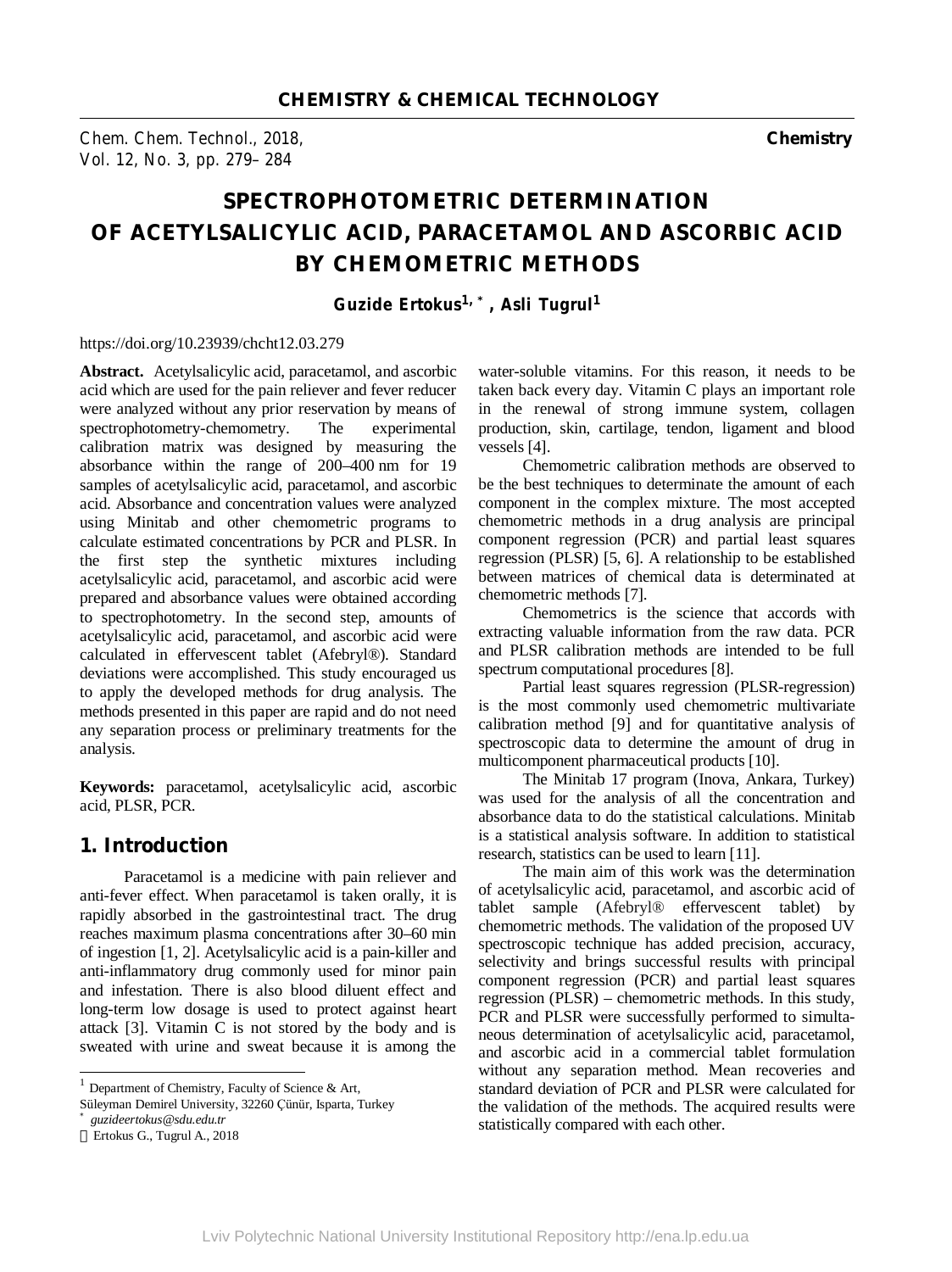### **2. Experimental**

#### **2.1. Materials**

All materials used were of analytical grade. Stock solutions of 25 mg/250 ml of acetylsalicylic acid (Sigma), paracetamol (Sigma) and ascorbic acid (Sigma) were prepared with 0.1M HCl. A training set and validation set containe the drugs in various proportions, 19 synthetic mixtures (for validation) were made.

Shimadzu UV-1700 PharmaSpec Spectrophotometer connected to an IBM PC with UV Probe Software was used for all measurements and data processing. A pair of 1.0 cm quartz cuvettes was used for absorbance measurements.

#### **2.2. Absorbance Measurements**

Absorbance spectra of acetylsalicylic acid, paracetamol, and ascorbic acid were recorded between 200 and 400 nm with 0.1 step. The calibration matrix, training and validation sets contain three component mixtures at different rates. To calculate concentrations, the concentration sets and analysis of effervescent tablet have been done using PLSR and PCR.

Samples of 5.0 and 35.0 ppm of drugs (alone or in combination) were placed in volumetric flasks (25 ml) and dissolved in 0.1M HCl. The mixture was shaken for 20 min and filtered. Dry tight standards were prepared in the same manner as described, except those with the reagents and drug. A training set and validation set contain the drugs in various proportions, *i.e.* 19 synthetic mixtures (for validation) were prepared and presented in Table 1.

#### **2.3. Pharmaceutical Preparations**

Afebryl® effervescent tablet produced by Galepharma, containing 300 mg of acetylsalicylic acid, 300 mg of ascorbic acid and 200 mg of paracetamol per tablet were analyzed by the principal component regression (PCR) and partial least squares regression (PLSR) chemometric methods. For this purpose 1 g of the samples were mechanically mixed with 0.1M HCl and transferred into 25 ml bottles. All the techniques were applied to the final solution.

### **3. Results and Discussion**

### **3.1. Absorption of Acetylsalicylic Acid, Paracetamol, Ascorbic Acid and Mix Solution**

Absorption of acetylsalicylic acid, paracetamol, ascorbic acid and mix solution are all in the visible region of high absorbent substances. Fig. 1 shows the absorbance-wavelength curves. The spectra of acetylsalicylic acid, paracetamol, and ascorbic acid are in the range of 200–400 nm.

*Table 1* 

| No.            | Concentration, ppm   |             |               |  |  |  |
|----------------|----------------------|-------------|---------------|--|--|--|
|                | Acetylsalicylic acid | Paracetamol | Ascorbic acid |  |  |  |
| 1              | 6                    | 7           | 5             |  |  |  |
| $\sqrt{2}$     | 12                   | 7           | $10\,$        |  |  |  |
| 3              | 18                   | 7           | 15            |  |  |  |
| $\overline{4}$ | 24                   | 7           | $20\,$        |  |  |  |
| 5              | 30                   | 7           | 25            |  |  |  |
| 6              | 6                    | 14          | 5             |  |  |  |
| 7              | 12                   | 14          | 10            |  |  |  |
| $8\,$          | 18                   | 14          | 15            |  |  |  |
| 9              | 24                   | 14          | 20            |  |  |  |
| 10             | 30                   | 14          | 25            |  |  |  |
| 11             | 6                    | 21          | 5             |  |  |  |
| 12             | 12                   | 21          | $10\,$        |  |  |  |
| 13             | 18                   | 21          | 15            |  |  |  |
| 14             | 24                   | 21          | 20            |  |  |  |
| 15             | 6                    | 28          | 5             |  |  |  |
| 16             | 12                   | 28          | $10\,$        |  |  |  |
| 17             | 18                   | 28          | 15            |  |  |  |
| 18             | 6                    | 35          | 5             |  |  |  |
| 19             | 12                   | 35          | 10            |  |  |  |

**Concentration set for acetylsalicylic acid, paracetamol and ascorbic acid**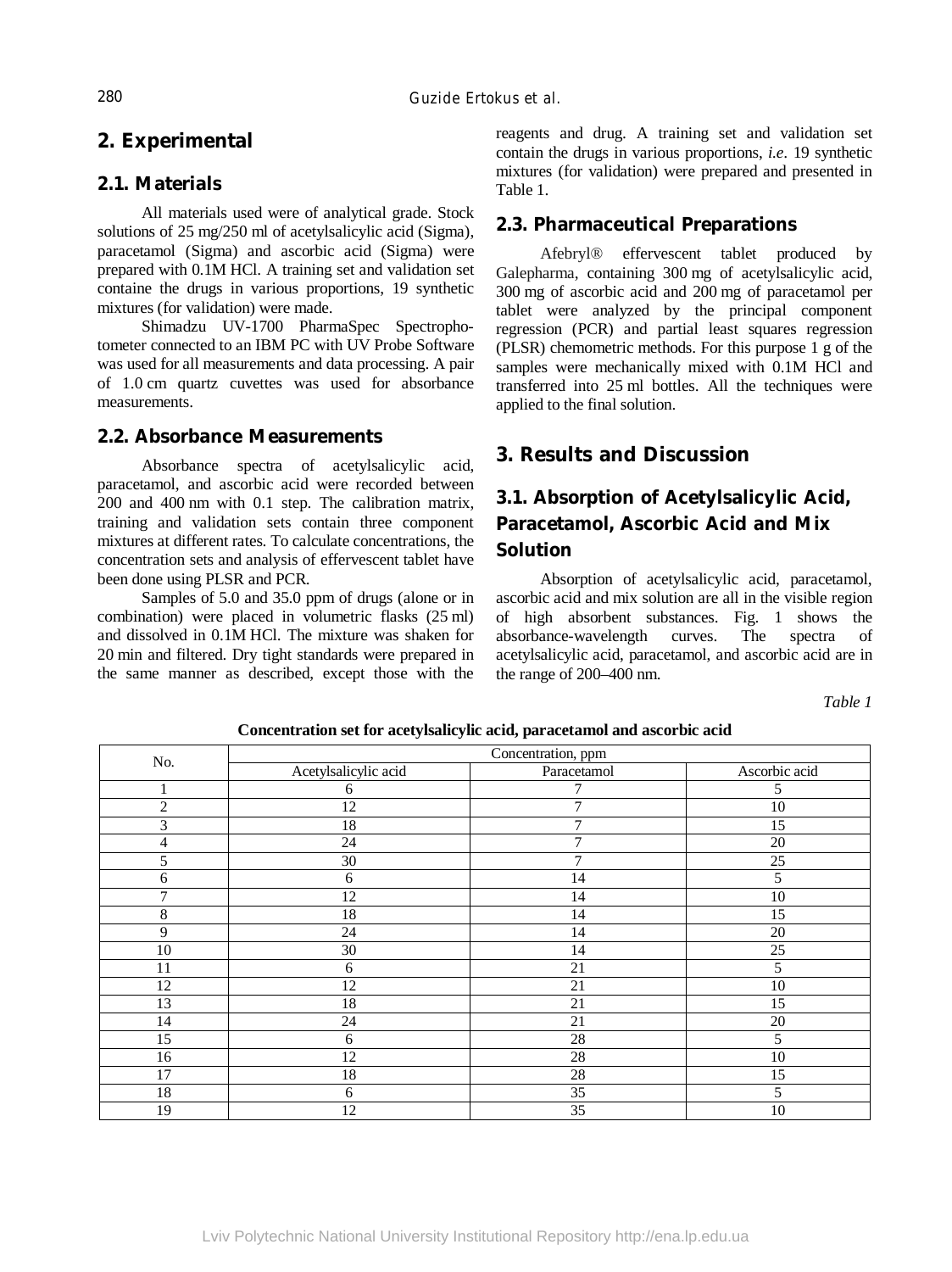

**Fig. 1.** Original absorption spectra of 30 ppm paracetamol, 35 ppm acetylsalicylic acid and 25 ppm ascorbic acid and their mixture in 0.1M HCl

## **3.2. Principal Component Regression (PCR) and Partial Least Squares Regression (PLSR)**

The PLSR method and absorption spectra can be used individually or overlapped with multiple simultaneous detections of various linear components. Some statistical parameters were given for validation of calibrations for synthetic mixtures of drugs.

The statistical parameters were found to produce a satisfactory validity for the PLSR and PCR methods. The PLSR and PCR methods have reliable accuracy and higher precision. Judging from the results obtained, the standard deviation values are sufficiently small and the recovery values are sufficiently close to 100. This shows us that the results obtained are appropriated.

*Table 2* 

| Actual concentration, ppm    |                  | Prediction concentration, ppm |                              |                  | Recovery, %      |                                            |                                           |                                           |
|------------------------------|------------------|-------------------------------|------------------------------|------------------|------------------|--------------------------------------------|-------------------------------------------|-------------------------------------------|
| Acetyl-<br>salicylic<br>acid | Para-<br>cetamol | Ascorbic<br>acid              | Acetyl-<br>salicylic<br>acid | Para-<br>cetamol | Ascorbic<br>acid | Acetyl-<br>salicylic<br>acid               | Para-<br>cetamol                          | Ascorbic<br>acid                          |
| $\overline{7}$               | 6                | $\overline{5}$                | 7.01                         | 5.97             | 4.83             | 100.15                                     | 99.5                                      | 96.6                                      |
| $\overline{7}$               | $\overline{12}$  | $\overline{10}$               | 6.82                         | 11.51            | 9.85             | 97.43                                      | 95.92                                     | 98.5                                      |
| $\overline{7}$               | 18               | 15                            | 6.95                         | 17.58            | 14.85            | 99.29                                      | 97.67                                     | 99                                        |
| $\overline{7}$               | 24               | 20                            | 7.05                         | 24.04            | 20.01            | 100.72                                     | 100.17                                    | 100.05                                    |
| $\overline{7}$               | 30               | 25                            | 7.03                         | 30.06            | 24.95            | 100.43                                     | 100.2                                     | 99.8                                      |
| 14                           | 6                | 5                             | 14.05                        | 5.93             | 5.01             | 100.36                                     | 98.84                                     | 100.2                                     |
| 14                           | 12               | 10                            | 14.06                        | 11.83            | 9.69             | 100.43                                     | 98.59                                     | 96.9                                      |
| 14                           | 18               | 15                            | 14                           | 17.82            | 14.69            | 100                                        | 99                                        | 97.94                                     |
| 14                           | $\overline{24}$  | 20                            | 13.53                        | 23.62            | 19.68            | 96.65                                      | 98.42                                     | 98.4                                      |
| 14                           | 30               | 25                            | 13.96                        | 29.51            | 24.86            | 99.72                                      | 98.37                                     | 99.44                                     |
| $\overline{21}$              | 6                | 5                             | 20.71                        | 5.54             | 4.89             | 98.62                                      | 92.34                                     | 97.8                                      |
| 21                           | 12               | 10                            | 20.63                        | 11.52            | 9.65             | 98.24                                      | 96                                        | 96.5                                      |
| 21                           | 18               | 15                            | 21.01                        | 17.82            | 14.51            | 100.05                                     | 99                                        | 96.74                                     |
| 21                           | $\overline{24}$  | $\overline{20}$               | 20.84                        | 23.83            | 19.8             | 99.24                                      | 99.30                                     | 99                                        |
| $\overline{28}$              | 6                | 5                             | 27.73                        | 5.84             | 4.89             | 99.04                                      | 97.34                                     | 97.8                                      |
| $\overline{28}$              | $\overline{12}$  | 10                            | 27.83                        | 11.82            | 9.87             | 99.40                                      | 98.5                                      | 98.7                                      |
| 28                           | 18               | 15                            | 27.71                        | 17.96            | 14.96            | 98.97                                      | 99.78                                     | 99.74                                     |
| $\overline{35}$              | 6                | $\overline{5}$                | 34.85                        | 5.74             | 4.85             | 99.58                                      | 95.67                                     | 97                                        |
| $\overline{35}$              | 12               | 10                            | 35.02                        | 11.94            | 10.01            | 100.06                                     | 99.5                                      | 100.1                                     |
|                              |                  |                               |                              |                  |                  | Mean: 99.37<br>Standard<br>deviation: 1.07 | Mean: 98.11<br>Standard<br>deviation:1.95 | Mean: 98.43<br>Standard<br>deviation:1.27 |

**Composition of prediction set and recovery results obtained in synthetic mixtures for PLSR method**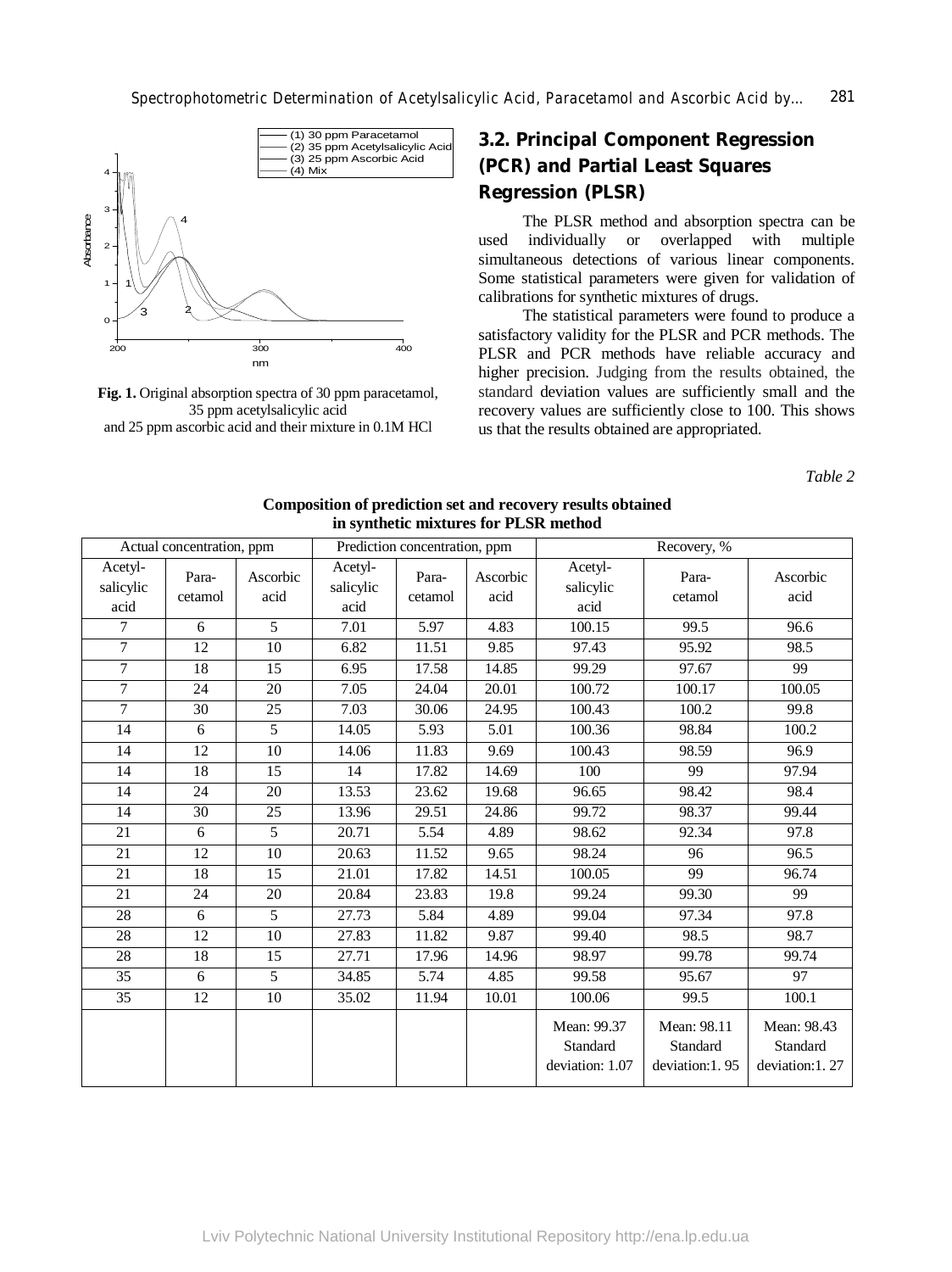#### 282 *Guzide Ertokus et al.*

#### *Table 3*

| т зуписис налин сэ гог т степной |                  |                  |                              |                               |                  |                                            |                                               |                                               |  |
|----------------------------------|------------------|------------------|------------------------------|-------------------------------|------------------|--------------------------------------------|-----------------------------------------------|-----------------------------------------------|--|
| Actual concentration, ppm        |                  |                  |                              | Prediction concentration, ppm |                  |                                            | Recovery, %                                   |                                               |  |
| Acetyl-<br>salicylic acid        | Para-<br>cetamol | Ascorbic<br>acid | Acetyl-<br>salicylic<br>acid | Para-<br>cetamol              | Ascorbic<br>acid | Acetyl-<br>salicylic<br>acid               | Para-<br>cetamol                              | Ascorbic<br>acid                              |  |
| $\tau$                           | 6                | 5                | 6.95                         | 5.89                          | 4.78             | 99.29                                      | 98.17                                         | 95.6                                          |  |
| $\overline{7}$                   | $\overline{12}$  | $\overline{10}$  | 6.87                         | 11.82                         | 9.98             | 98.15                                      | 98.5                                          | 99.8                                          |  |
| $\overline{7}$                   | $\overline{18}$  | $\overline{15}$  | 6.66                         | 17.89                         | 14.95            | 95.15                                      | 99.39                                         | 99.67                                         |  |
| $\overline{7}$                   | 24               | 20               | 6.92                         | 23.95                         | 19.86            | 98.86                                      | 99.80                                         | 99.3                                          |  |
| 7                                | 30               | 25               | 7.01                         | 29.85                         | 25.01            | 100.15                                     | 99.5                                          | 100.04                                        |  |
| 14                               | 6                | 5                | 13.95                        | 6.01                          | 5.01             | 99.65                                      | 100.17                                        | 100.2                                         |  |
| 14                               | $\overline{12}$  | 10               | 14.01                        | 11.85                         | 9.78             | 100.08                                     | 98.75                                         | 97.8                                          |  |
| 14                               | 18               | 15               | 13.85                        | 17.56                         | 14.56            | 98.93                                      | 97.56                                         | 97.07                                         |  |
| 14                               | 24               | 20               | 13.95                        | 23.86                         | 19.96            | 99.65                                      | 99.42                                         | 99.8                                          |  |
| 14                               | $\overline{30}$  | $\overline{25}$  | 13.81                        | 29.92                         | 24.97            | 98.65                                      | 99.74                                         | 99.88                                         |  |
| 21                               | 6                | 5                | 19.8                         | 5.85                          | 4.96             | 94.29                                      | 97.5                                          | 99.2                                          |  |
| 21                               | 12               | 10               | 21                           | 11.95                         | 9.87             | 100                                        | $\overline{9}9.59$                            | 98.7                                          |  |
| 21                               | 18               | 15               | 21.06                        | 17.95                         | 14.62            | 100.29                                     | 99.73                                         | 97.47                                         |  |
| $\overline{21}$                  | 24               | 20               | 20.66                        | 23.96                         | 19.98            | 98.39                                      | 99.84                                         | 99.9                                          |  |
| 28                               | 6                | 5                | 27.84                        | 5.87                          | 4.9              | 99.43                                      | 97.84                                         | 98                                            |  |
| 28                               | 12               | 10               | 27.57                        | 11.89                         | 10.01            | 98.47                                      | 99.09                                         | 100.1                                         |  |
| $\overline{28}$                  | $\overline{18}$  | $\overline{15}$  | 27.51                        | 17.92                         | 14.98            | 98.25                                      | 99.56                                         | 99.87                                         |  |
| $\overline{35}$                  | 6                | $\overline{5}$   | 34.73                        | 5.86                          | 4.98             | 99.23                                      | 97.67                                         | 99.6                                          |  |
| 35                               | 12               | 10               | 35.01                        | 11.92                         | 9.97             | 100.03                                     | 99.34                                         | 99.7                                          |  |
|                                  |                  |                  |                              |                               |                  | Mean: 98.78<br>Standard<br>deviation: 1.59 | Mean: 99.00<br>Standard<br>deviation:<br>1.87 | Mean: 99.03<br>Standard<br>deviation:<br>1.28 |  |

#### **Composition of prediction set and recovery results obtained in synthetic mixtures for PCR method**

### **3.3. Validation of the Method**

For calibration the prediction residual error sum-ofsquares (PRESS) was calculated as:

$$
PRESS = \sum_{i=1}^{n} \left( C_i^{added} - C_i^{found} \right)^2 \tag{1}
$$

where  $C_i^{added}$  actual concentration, the added concentration of drug;  $C_i^{found}$  – predicted concentration, the calculated concentration of drug.

According to the actual and predicted concentrations of the samples, *PRESS* values of acetylsalicylic acid, paracetamol, and ascorbic acid were calculated and listed in Table 2.

It is important to emphasize that this is not a correct way to normalize the *PRESS* values when not all of the data sets contain the same number of samples. But standard error of prediction (*SEP*) values contain the number of samples. Some statistical parameters determined the effectiveness of the calibration. The *SEP* was calculated using the following expression:

$$
SEP = \sqrt{\frac{\sum_{i=1}^{n} (C_i^{added} - C_i^{found})^2}{n-1}}
$$
 (2)

where  $n$  – the total number of synthetic mixtures.

*PRESS* and *SEP* values are close to zero, the degree of accuracy is increasing. The obtained *PRESS* and *SEP* values are close to zero for PLSR and PCR methods.

### **3.4. Analysis of Pharmaceutical Formulation**

The experimental results of two methods for pharmaceutical formulation are given in Table 5. One can see that the obtained results are very close to each other.

In order to compare the performances of the investigated chemometric techniques according to UV spectrophotometric method for real samples we applied Snedecor's *F*-test [12].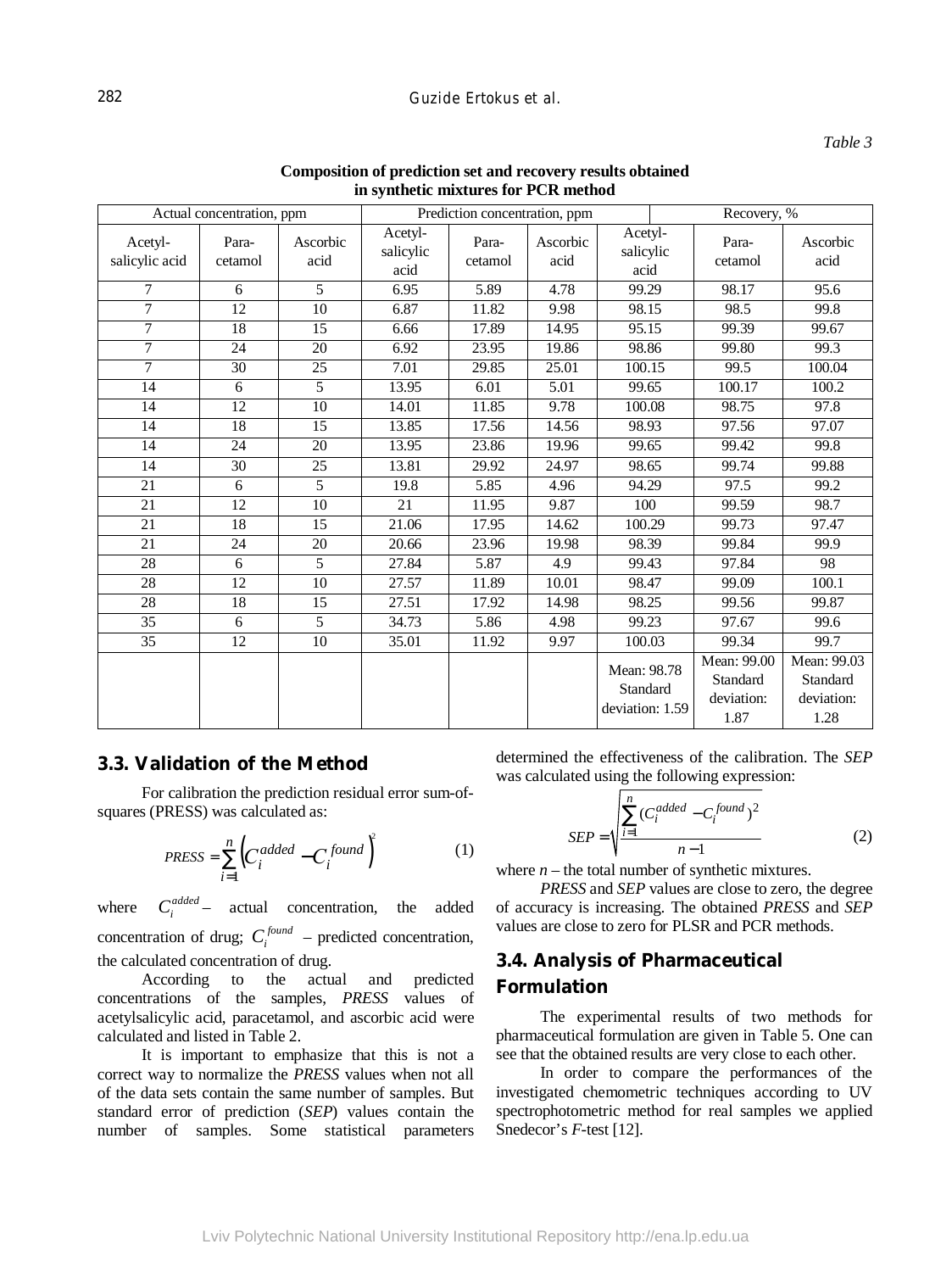*Table 4* 

#### **Statistical parameter values for calibration step-simultaneous determination of acetylsalicylic acid, paracetamol, and ascorbic acid using PLSR and PCR methods**

| Parameter    | Method      | Compound, ppm        |             |               |  |  |
|--------------|-------------|----------------------|-------------|---------------|--|--|
|              |             | Acetylsalicylic acid | Paracetamol | Ascorbic acid |  |  |
| <b>PRESS</b> | <b>PLSR</b> | 0.04                 | 0.07        | 0.04          |  |  |
|              | <b>PCR</b>  | 0.11                 | 0.02        | 0.02          |  |  |
| <b>SEP</b>   | <b>PLSR</b> | 0.05                 | 0.07        | 0.05          |  |  |
|              | <b>PCR</b>  | 0.06                 | 0.04        | 0.03          |  |  |

*Table 5* 

#### **Determination of acetylsalicylic acid, paracetamol, and ascorbic acid in pharmaceutical formulation using PLSR and PCR methods**

| No                    |                         | <b>PLSR</b> |               | <b>PCR</b>              |             |               |
|-----------------------|-------------------------|-------------|---------------|-------------------------|-------------|---------------|
|                       | Acetylsalicylic<br>acid | Paracetamol | Ascorbic acid | Acetylsalicylic<br>acid | Paracetamol | Ascorbic acid |
|                       | 0.295                   | 0.198       | 0.278         | 0.281                   | 0.192       | 0.297         |
| $\overline{c}$        | 0.296                   | 0.186       | 0.29          | 0.284                   | 0.193       | 0.298         |
| 3                     | 0.281                   | 0.182       | 0.284         | 0.286                   | 0.187       | 0.296         |
| 4                     | 0.279                   | 0.194       | 0.281         | 0.29                    | 0.182       | 0.285         |
| 5                     | 0.293                   | 0.178       | 0.293         | 0.295                   | 0.186       | 0.284         |
| Mean                  | 0.289                   | 0.188       | 0.285         | 0.287                   | 0.188       | 0.292         |
| Standard<br>deviation | 0.0081                  | 0.0083      | 0.0062        | 0.0055                  | 0.0045      | 0.0069        |

The method used to compare the differences between the one-way ANOVA test was applied to the actual samples for each food drug. In this study, Snedecor's *F*-values were calculated and compared with the *F* value. The same computation process was repeated for each drugs. Fig. 2 shows ANOVA results. The experimental (calculated) *F-*values did not exceed the *F*value in the variance analysis. Among all these methods, it was concluded that there was a meaningful difference. All statistical parameters and numeric values are suitable for simultaneous identification in the actual samples.



**Fig. 2**. The results of the one-way ANOVA test accoding to Snedecor's *F*-test

### **4. Conclusions**

The partial least squares method and principle component regression successfully applied at the same time were able to identify drugs in synthetic solutions and pharmaceutical formulation. For all values low prediction errors and high correlation coefficients emphasize the high linear relationship between the predicted and actual concentrations. The results obtained with this ternary mixture and some ratios of component concentrations show excellent predictive ability with these methods.

### **Acknowledgements**

This research work has been supported by research grants from Süleyman Demirel University Scientific Research Project 4757-YL1-16.

### **References**

[1] Issa Y., Zayed S., Habib I.: Arab. J. Chem., 2011, **4**, 259. https://doi.org/10.1016/j.arabjc.2010.06.044 [2] Khoshayand M., Abdollahi H., Shariatpanahi M. *et al*.: Spectrochim. Acta A, 2008, **70**, 491. https://doi.org/10.1016/j.saa.2007.07.033